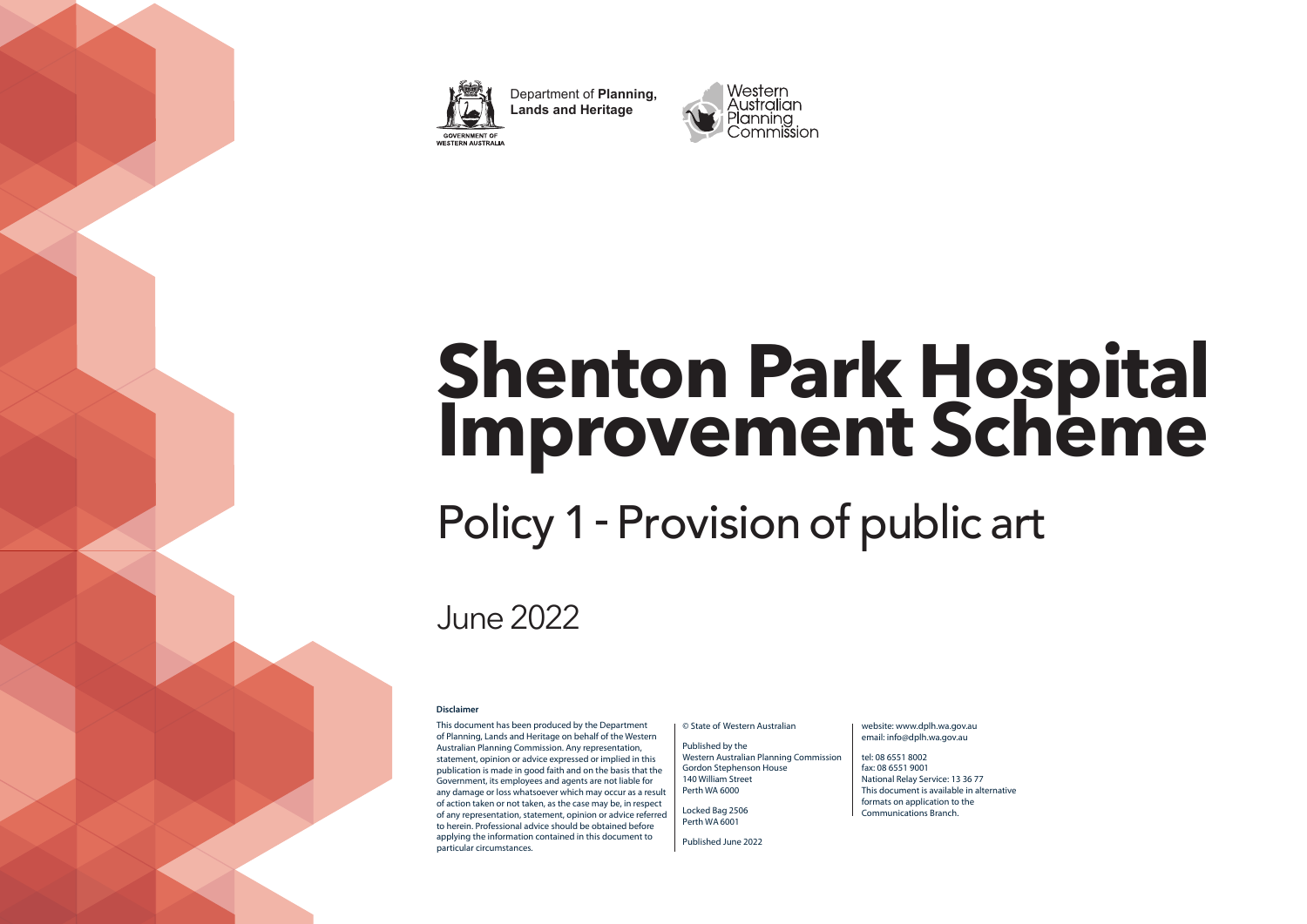## **1. Policy purpose**

This policy details the requirements for public art contributions as part of development proposals. It also provides performance standards to guide the assessment of public art proposals, where a public art contribution is required by the policy.

1

## **2. Policy objectives**

The objectives of this policy are:

- to foster a sense of place and enhance the public realm through the integration of high quality public art that responds to the context and/or history of the site
- to enhance the appearance, character and value of places through the inclusion of public art and to encourage animated and lively public spaces
- to ensure public art contributes to creating a unified built form across the Improvement Scheme area; and
- to establish best practice in the commissioning of public art in the development process, including a requirement for public art commissions to be undertaken by a professional artist.

## **3. Legislative framework**

Improvement Scheme Policy No.1 is part of the statutory planning framework for the Shenton Park Hospital Redevelopment area (otherwise known as Montario Quarter). It is to be read in conjunction with the Shenton Park Hospital Redevelopment Improvement Scheme, Structure Plan and other relevant Design Guidelines and Improvement Scheme policies.

The Public Realm Design Guidelines (prepared by DevelopmentWA) for Montario Quarter designates preferred locations for public art and establishes themes to influence public art design.

The Public Art Strategy (also prepared by DevelopmentWA) further guides the provision of public art and interpretive works at Montario Quarter. This includes DevelopmentWA funded art, developer funded art and through the expenditure of the Montario Quarter Public Art Fund.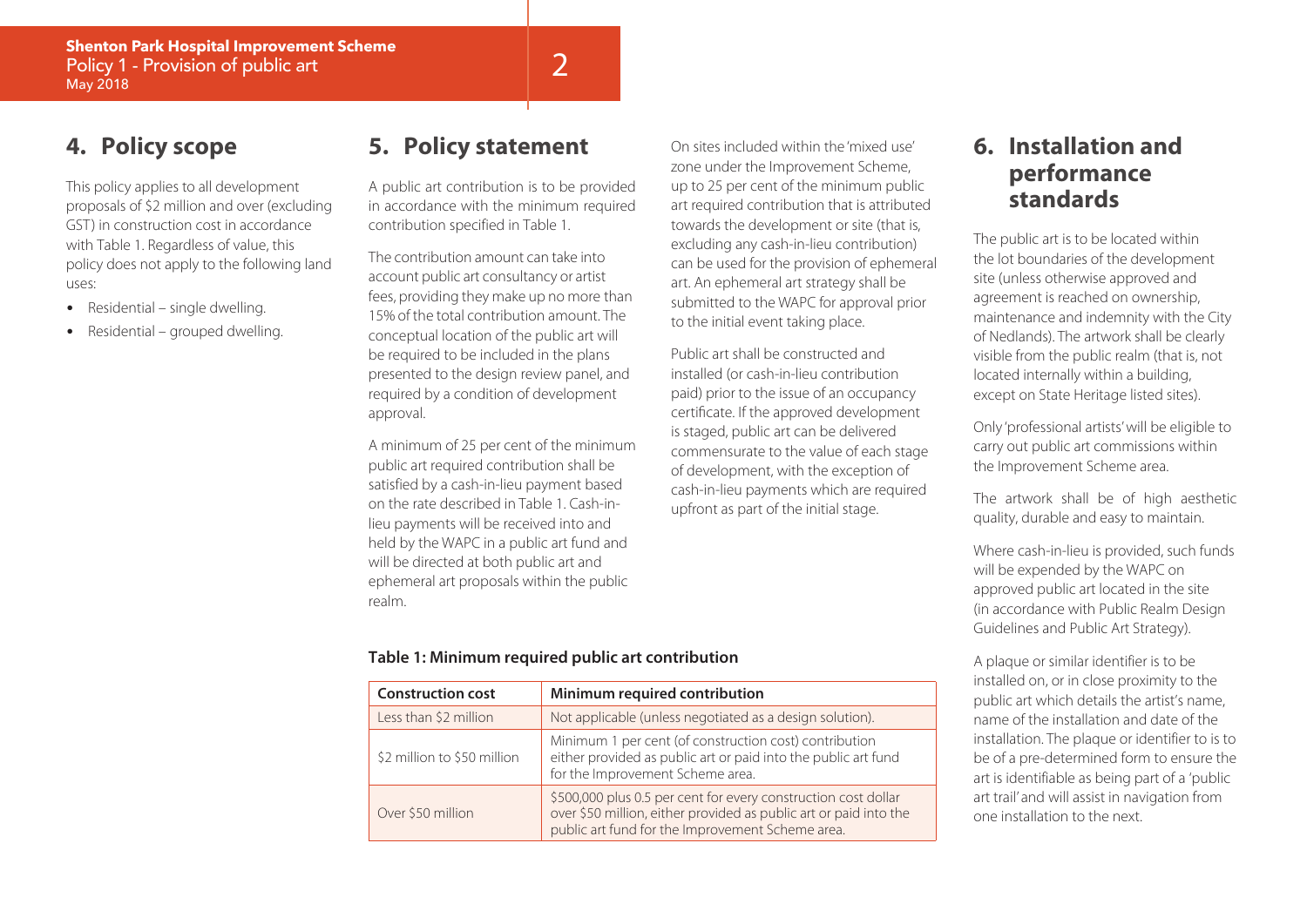## **7. Heritage provisions**

The following additional requirements apply to public art proposals on State Heritage listed sites only.

All public art proposals will be subject to Heritage Council of WA (HCWA) endorsement.

All public art proposals will be assessed against the relevant Heritage/Conservation Plan prepared for the State Heritage listed site.

Details of public art proposals on State Heritage listed sites are to be presented as part of the lodged development application for the broader site development to ensure holistic consideration of the proposal by the design review panel in the context of the broader development.

The requirement for a minimum cashin-lieu payment does not apply to any development within State Heritage listed sites, therefore up to 100 per cent of public art contributions can be dedicated to the provision of public art on the development site or building.

Public art proposals on State Heritage listed sites may in-part be provided internally within the development, at the discretion of the WAPC. Any internal

proposal shall demonstrate that it will enhance the heritage integrity of the building or structure and shall be visible or accessible by multiple users or residents of the building or site (that is, not limited to any one group or resident). A significant component of the public art must be viewable from the street.

## **8. Submission requirements**

A public art report for all proposed artworks is to be prepared and submitted with the development application to ensure public art is integrated into public place and building design. At the discretion of the WAPC the report may be assessed as a condition of development approval, and submitted prior to the application for a building permit.

The public art report is to include:

- A site plan showing the development footprint, public spaces and proposed artwork location/s.
- A written design concept for the artwork, including explanations regarding extent of research, artwork themes, historical significance and a statement detailing its levels of compliance with this policy and any public art strategy.
- Artwork documentation drawings, plans to scale with dimensions, materials, colours, installation details/ sections, perspective views and details.
- Cost calculations showing:
	- Total development construction cost.
	- Public art contribution cost.
	- Itemised costs of each artwork.
- Proposals for artwork located on or over public land must include an engineer's certification, a copy of relevant public liability insurance, and written consent of the land owner and/ or the authority with the management control of the land.
- A maintenance report prepared by the artist, including consent from the artist for any ongoing care or maintenance of the artwork by the building owner or public authority. The maintenance report is to provide a cost schedule of periodic maintenance requirements and cannot be exclusive to the artist and must be executable by any competent third party.
- A letter written by the commissioner of the artwork acknowledging the implications of the Copyright Amendment (Moral Rights) Act 2000 including how the artist will be acknowledged (naming plaque), accepting maintenance obligations.